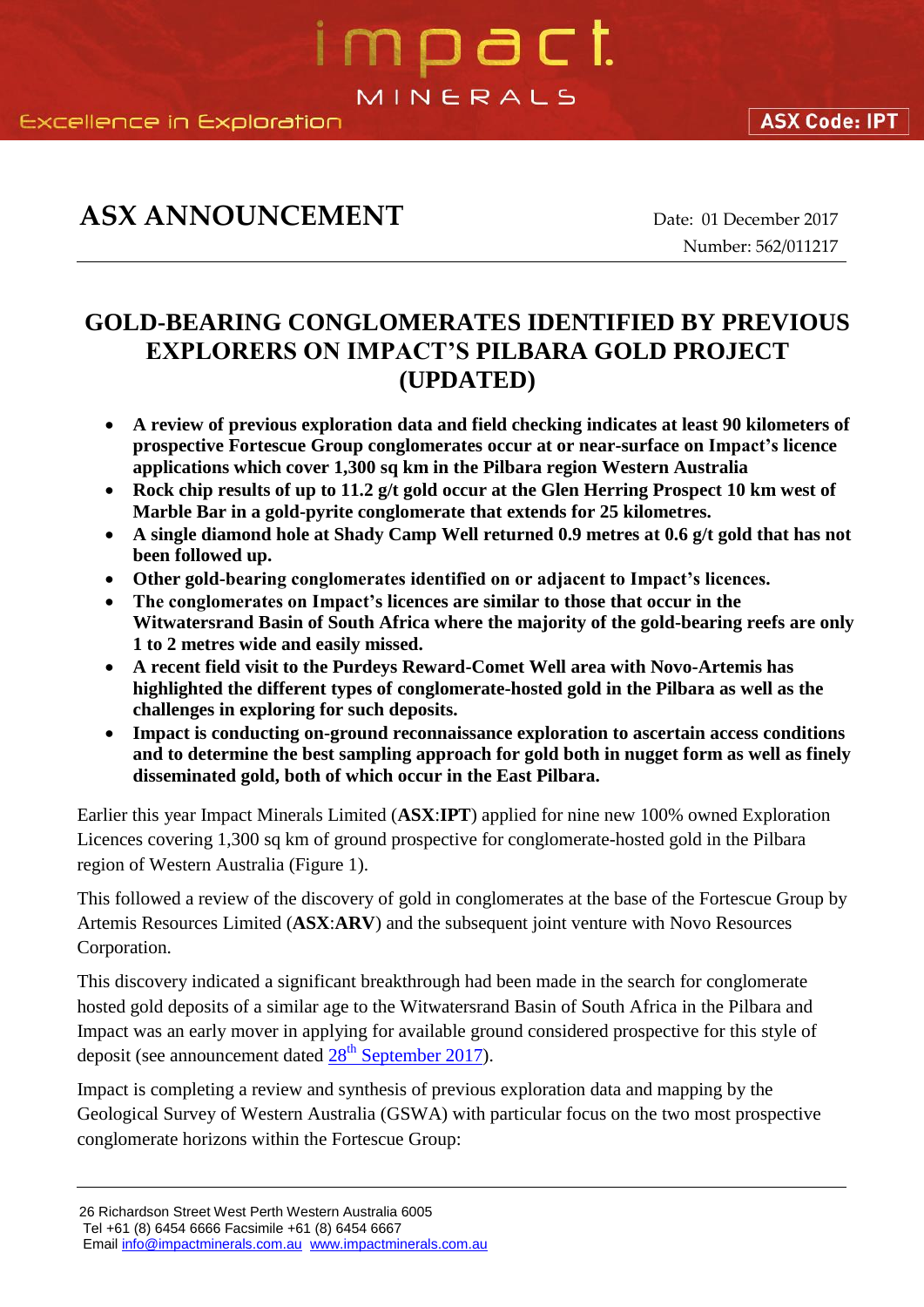# impact MINERALS

#### Excellence in Exploration

- 1. Conglomerates of the Hardey Formation. These rocks host the Beatons Creek resource (6.4 Mt at 2.7 g/t gold for 558,000 ounces of gold) held by Novo Resources Corporation near Nullagine (Figure 1); and
- 2. Conglomerates at the base of the Mt Roe Basalt. The recent gold discovery at Purdeys Reward-Comet Well by Novo Resources and Artemis Resources Limited occurs within this unit (Figure 1).



**Figure 1.** Location of Impact's new licences and significant conglomerate hosted gold occurrences

Field checking and previous mapping indicates that the prospective conglomerates occur over at least 90 kilometres of trend at or close to surface within Impact's licence applications, in particular to the west and east of Marble Bar as well as close to the Beatons Creek deposit near Nullagine.

West of Marble Bar, previous exploration in the district highlights several gold occurrences associated with the conglomerate horizons on and along trend from Impact's licence applications ELA45/4972 and ELA45/4971 (Figure 2).

Here, four main gold-bearing conglomerate occurrences with similar characteristics to those that occur within the Witwatersrand Basin have been discovered:

1. At the **Glen Herring** Prospect previous rock chip samples in 1989 returned assays of up to 11.2 g/t gold from a gold-pyrite bearing conglomerate within the Hardey Formation which extends for 10 km of strike on Impact's licence ELA44/4972 (Figure 2).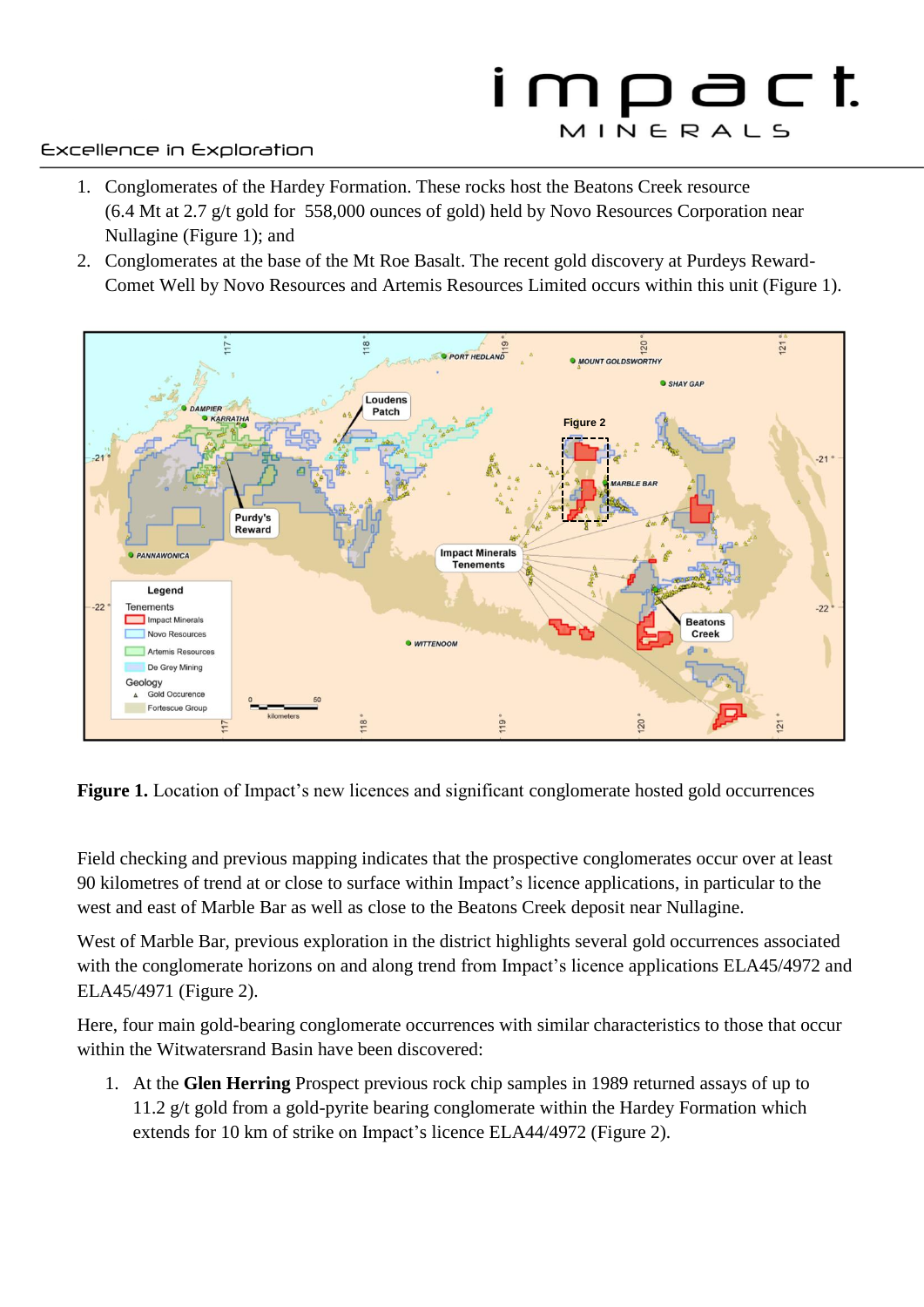# impact MINERALS

#### Excellence in Exploration

2. At the **Shady Camp Well** Prospect one diamond drillhole was completed by Western Mining Corporation in 1976 to test a surface gold and uranium anomaly in conglomerate-sandstone and returned 0.9 metres at 0.6 g/t gold from 174 metres downhole in quartz pebble conglomerate with rounded pyrite in the matrix. The conglomerate occurs close to a carbonaceous shale unit. Assays of up to 320 ppm uranium were also returned in places. Carbon and uranium are signficant accessory minerals in the Witwatersrand Basin and Impact considers these results to be significant. Further gold and uranium-bearing conglomerates in the Hardey Formation have been identified by previous explorers for at least 10 km along strike from Shady Camp Well.



**Figure 2.** Interpreted bedrock geology map surrounding two of Impact's Licences west of Marble Bar showing the prospective conglomerate horizons within the Fortescue Group with key gold and uranium assay results.